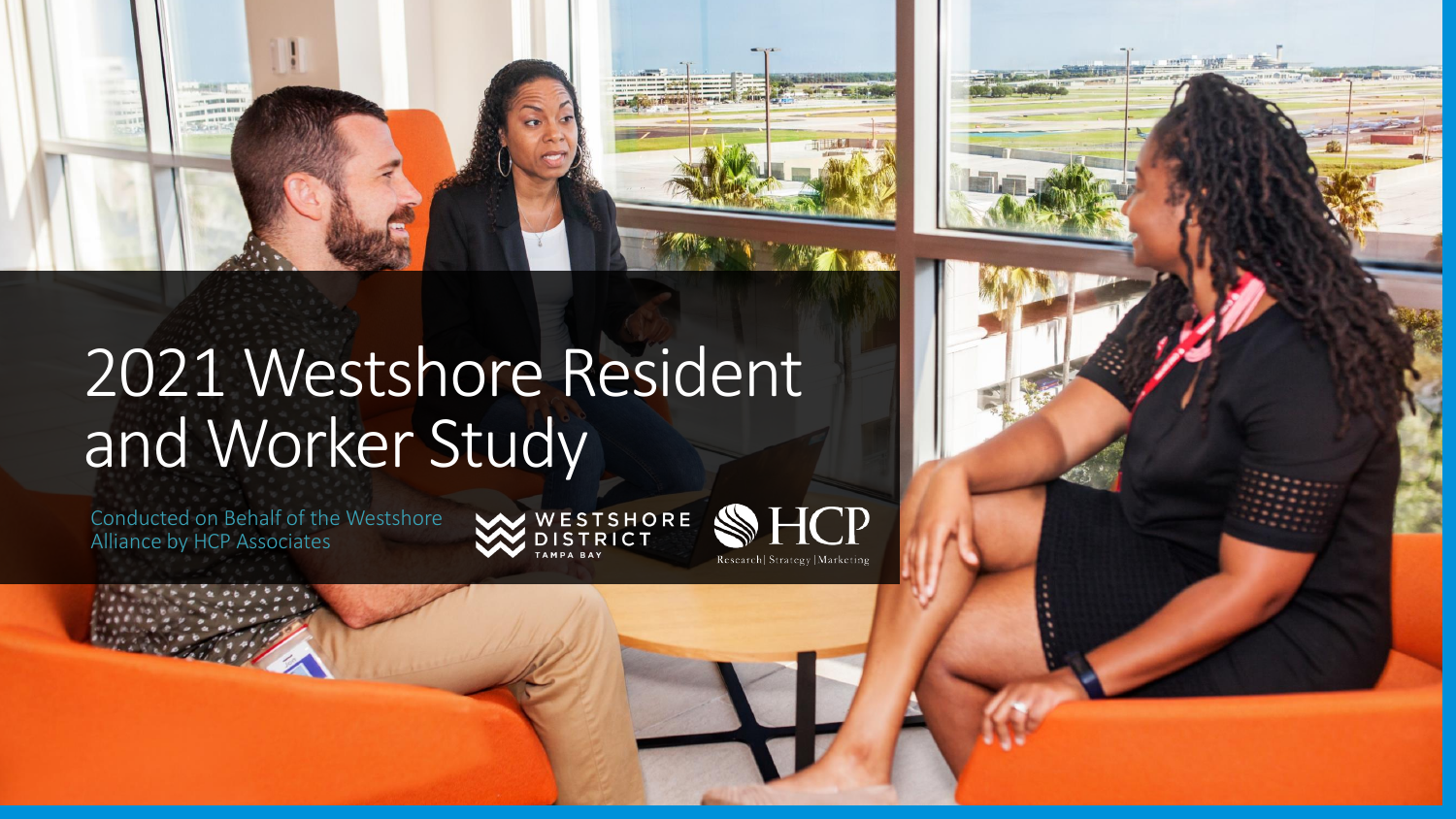# Introduction & Methodology

| Count of Survey Respondents per |      |      |  |  |
|---------------------------------|------|------|--|--|
| Year                            |      |      |  |  |
| 2017                            | 2019 | 2021 |  |  |

Workers 769 468 422

Residents 388 327 327

•In 2017, The Westshore Alliance and HCP created the Resident and Worker Study to measure the sentiments and needs of these two very different but very essential constituents who engage with the Westshore District on a near-daily basis.

- •Each iteration, benchmark questions remain the same but new questions are asked to test upcoming developments and changes within Westshore.
- •The study takes the form of an online survey distributed to both groups across the Westshore District. A multi-channel distribution plan, including postcard mailers, phone calls to employers, email blasts, handout cards with QR codes, Facebook posts and ads, in-person canvassing, and NextDoor posts was employed to reach as many area residents and workers as possible.
- •Data collection occurred between 10/28/2021 01/24/2022; filtering questions require participants to affirm their location in the Westshore District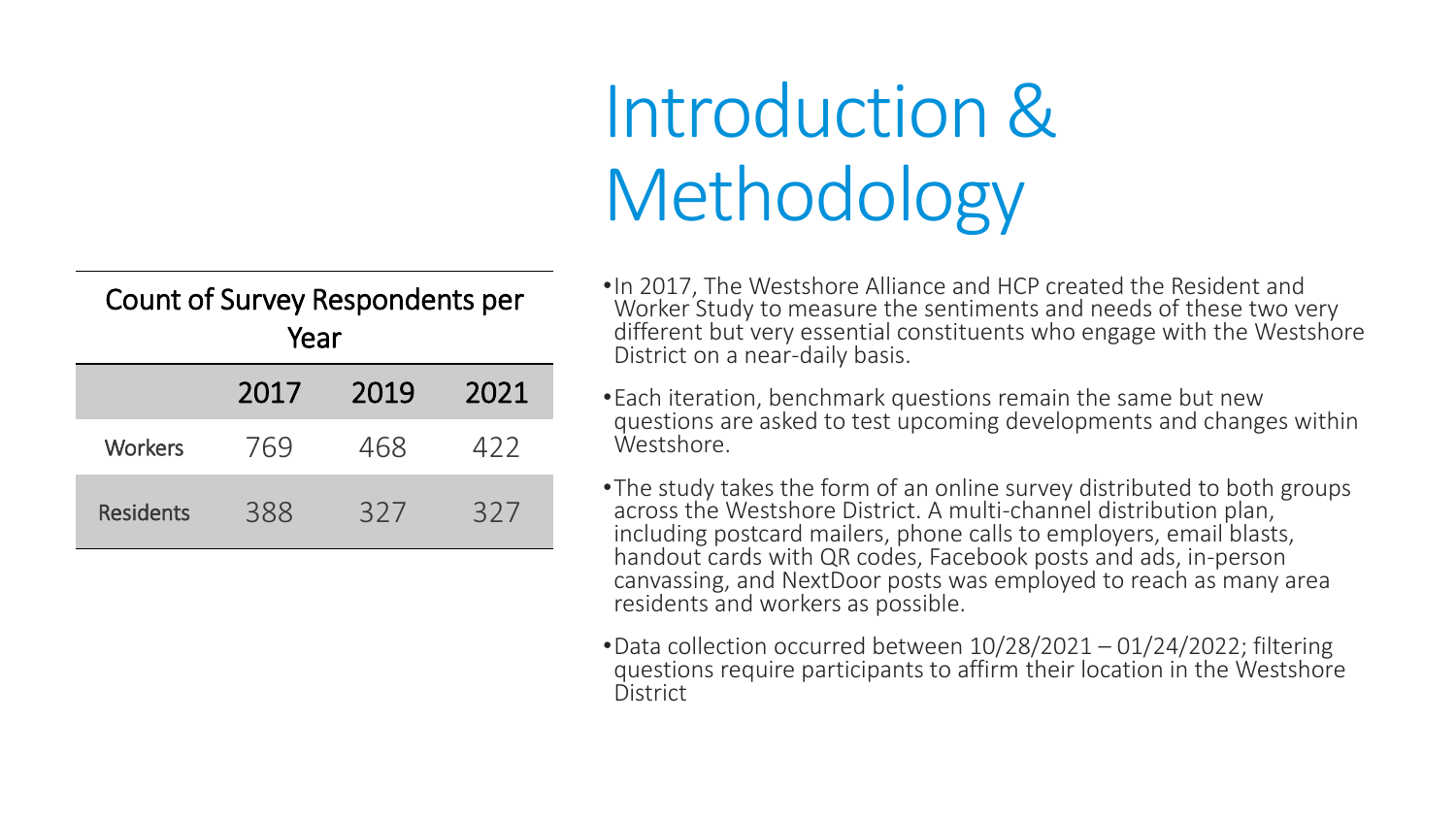|                         |                                    | Worker        | <b>Resident</b> |
|-------------------------|------------------------------------|---------------|-----------------|
| Gender                  | 45%                                | 52%           |                 |
|                         | Female                             | 55%           | 47%             |
|                         |                                    | Worker        | <b>Resident</b> |
|                         | Under 25                           | 8%            | 5%              |
|                         | 25 to 34                           | 21%           | 23%             |
|                         | 35 to 44                           | 23%           | 30%             |
| Age                     | 45 to 54                           | 20%           | 16%             |
|                         | 55 to 64                           | 22%           | 15%             |
|                         | 65 or older                        | 6%            | 11%             |
|                         |                                    | <b>Worker</b> | <b>Resident</b> |
|                         | Under \$25,000                     | 2%            | 3%              |
|                         | \$25,000 to \$49,999               | 18%           | 11%             |
|                         | \$50,000 to \$99,999               | 35%           | 38%             |
| Income                  | \$100,000 to \$149,999             | 18%           | 24%             |
|                         | \$150,000 to \$199,999             | 13%           | 11%             |
|                         | \$200,000 to \$249,999             | 8%            | 4%              |
|                         | \$250,000 or more                  | 5%            | 9%              |
|                         |                                    | Worker        | <b>Resident</b> |
|                         | College degree                     | 46%           | 41%             |
|                         | High school graduate or equivalent | 4%            | 5%              |
| Education               | Post-graduate studies or higher    | 33%           | 32%             |
|                         | Some college                       | 13%           | 14%             |
|                         | Technical/vocational training      | 4%            | 7%              |
|                         |                                    | Worker        | <b>Resident</b> |
|                         | American Indian or Alaska Native   | 0%            | 2%              |
|                         | Asian or Asian American            | 4%            | 6%              |
| Race / Ethnicity        | <b>Black or African American</b>   | 5%            | 7%              |
|                         | Hispanic or Latino                 | 13%           | 12%             |
|                         | Other (please specify)             | 3%            | 3%              |
|                         | White or Caucasian                 | 74%           | 70%             |
|                         |                                    | Worker        | <b>Resident</b> |
| <b>Children at Home</b> | <b>No</b>                          | 67%           | 64%             |
|                         | Yes                                | 33%           | 36%             |
|                         |                                    | Worker        | Resident        |
|                         | Less than one year                 | 19%           | 17%             |
| Tenure as Worker        | 1-2 years                          | 18%           | 22%             |
| / Resident              | 3-5 years                          | 22%           | 21%             |
|                         | 6+ years                           | 41%           | 40%             |

Sample Demographics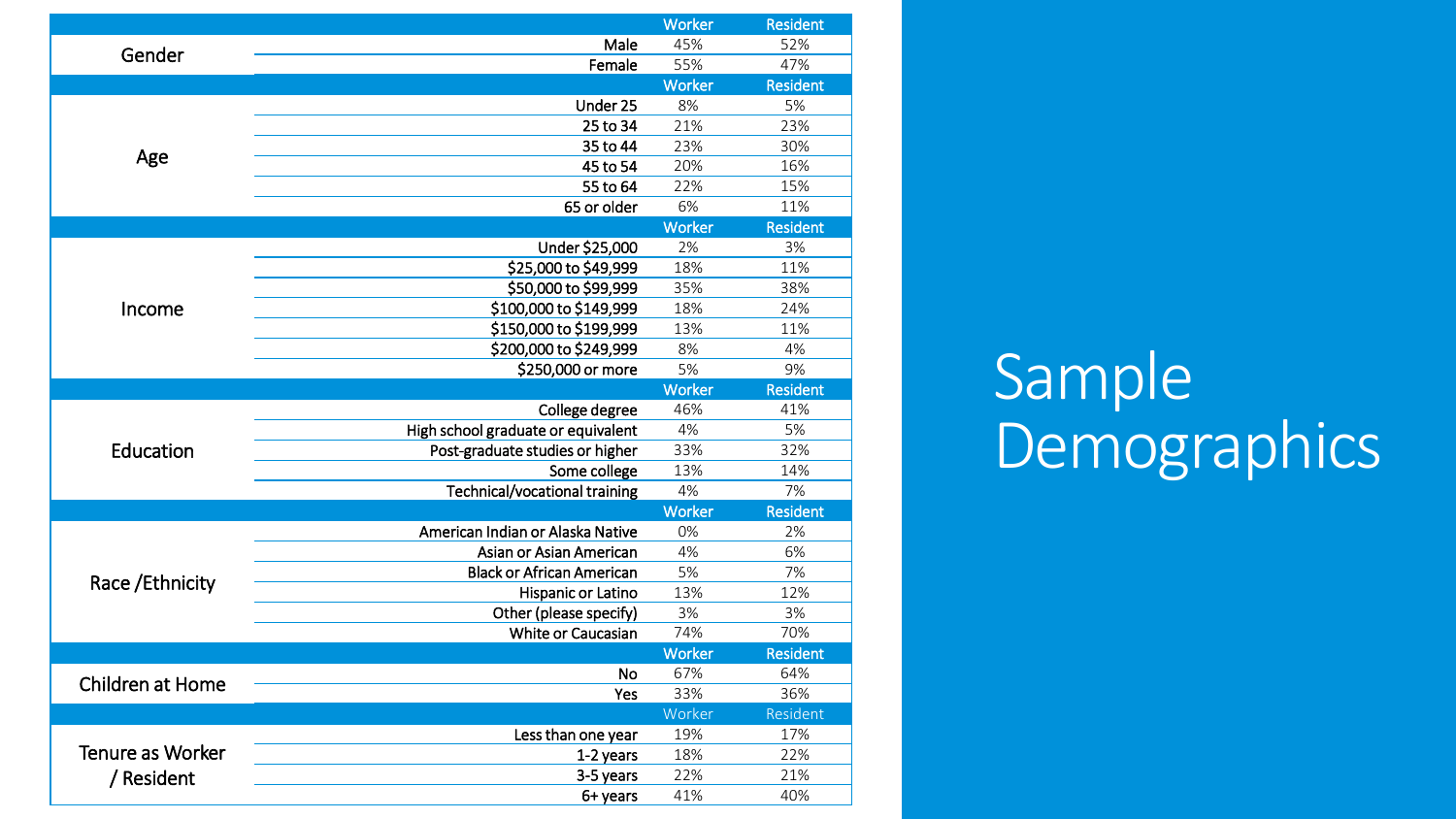## Recommending Westshore

- Recommendation levels remain high for both groups, with large majorities recommending Westshore
- Both groups show reduced enthusiasm of their recommendations, shifting from "definitely likely" to "likely"

Residents: How likely are you to recommend the Westshore District to others in your peer group as a place to work?



Workers: How likely are you to recommend the Westshore District to others in your peer group as a place to work?



**2017 2019 2021** 

■ 2017 ■ 2019 ■ 2021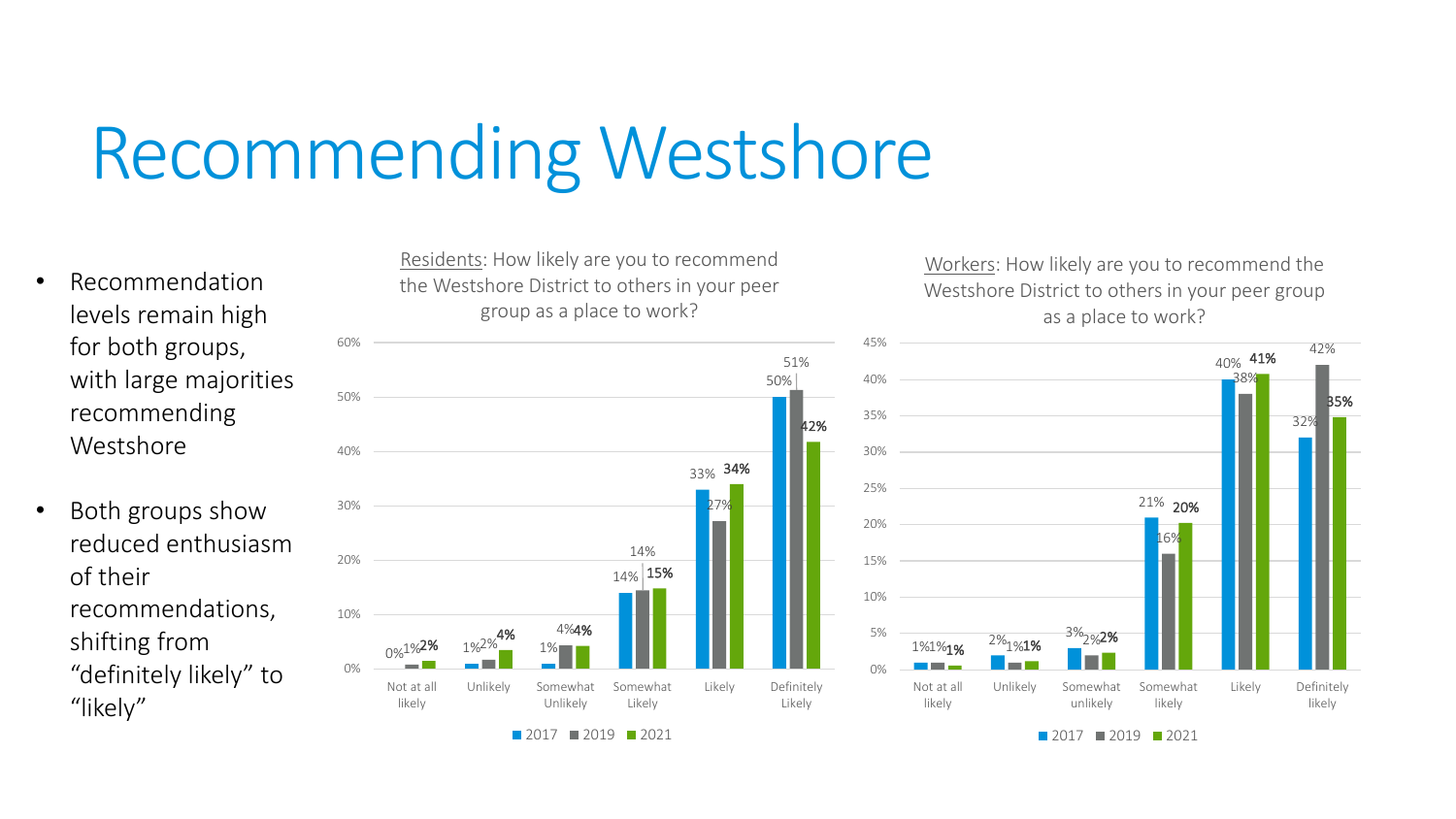# Putting Down Roots in Westshore

#### RESIDENTS WORKERS

| Π<br>I |   |
|--------|---|
|        | U |
|        |   |

76% of Westshore Residents live in multi-family dwellings



50% of Westshore Residents rent their current dwelling



78% of renting residents would prefer to be homeowners



45% of Westshore Workers are interested in relocating to the district

Please note how interested you are in living in the Westshore District within the next five years.

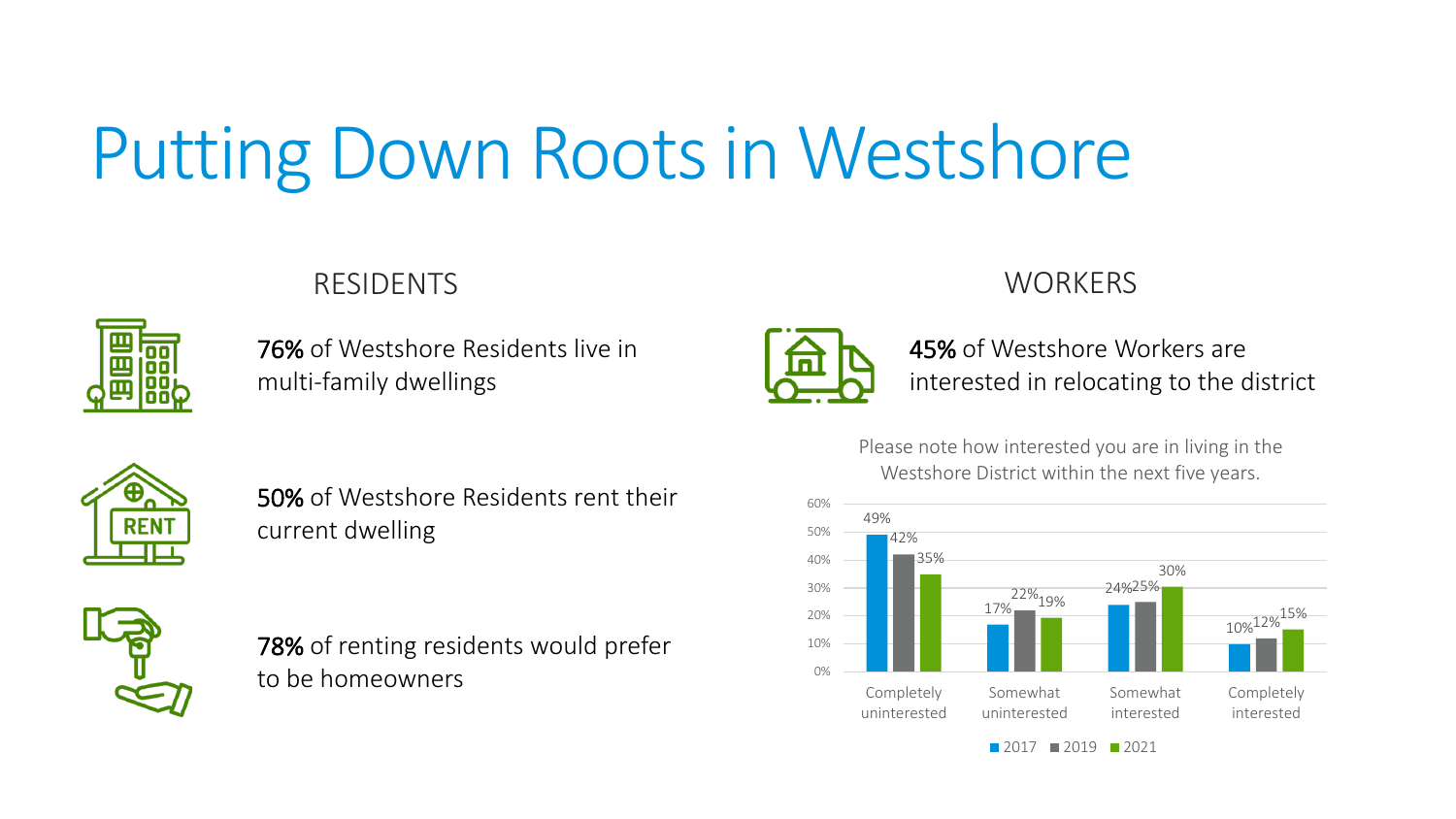# Testing New Ideas for the District

•Residents and workers alike are interested in more places to spend time

- •There is also strong interest in separated bicyclist and pedestrian trails and bridges among Residents
- •Chart is sorted from lowest combined interest to highest



"Very Likely" and "Somewhat Likely" to utilize if available or more prevalent in Westshore

Residents Workers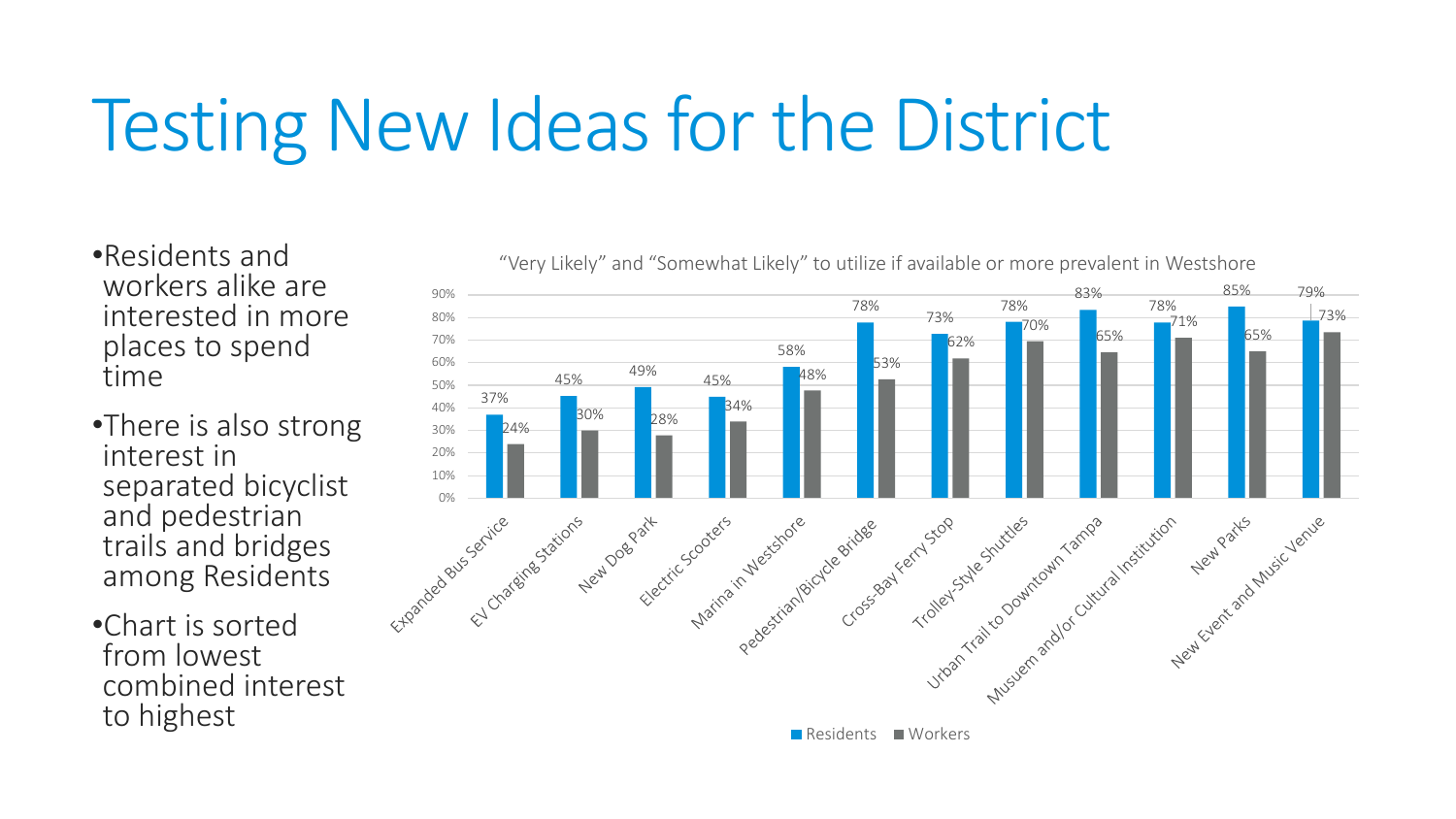### Greenspaces

- This is the first iteration in which specific district parks were tested
- •There is strong Resident engagement with many parks; more than 89% of residents say that they utilize the Courtney Campbell Trail at least once per month
- •Worker utilization of parks is low; responses to other questions suggest that currently they are not feasible to visit on a lunch break
- •Chart is sorted from lowest combined interest to highest



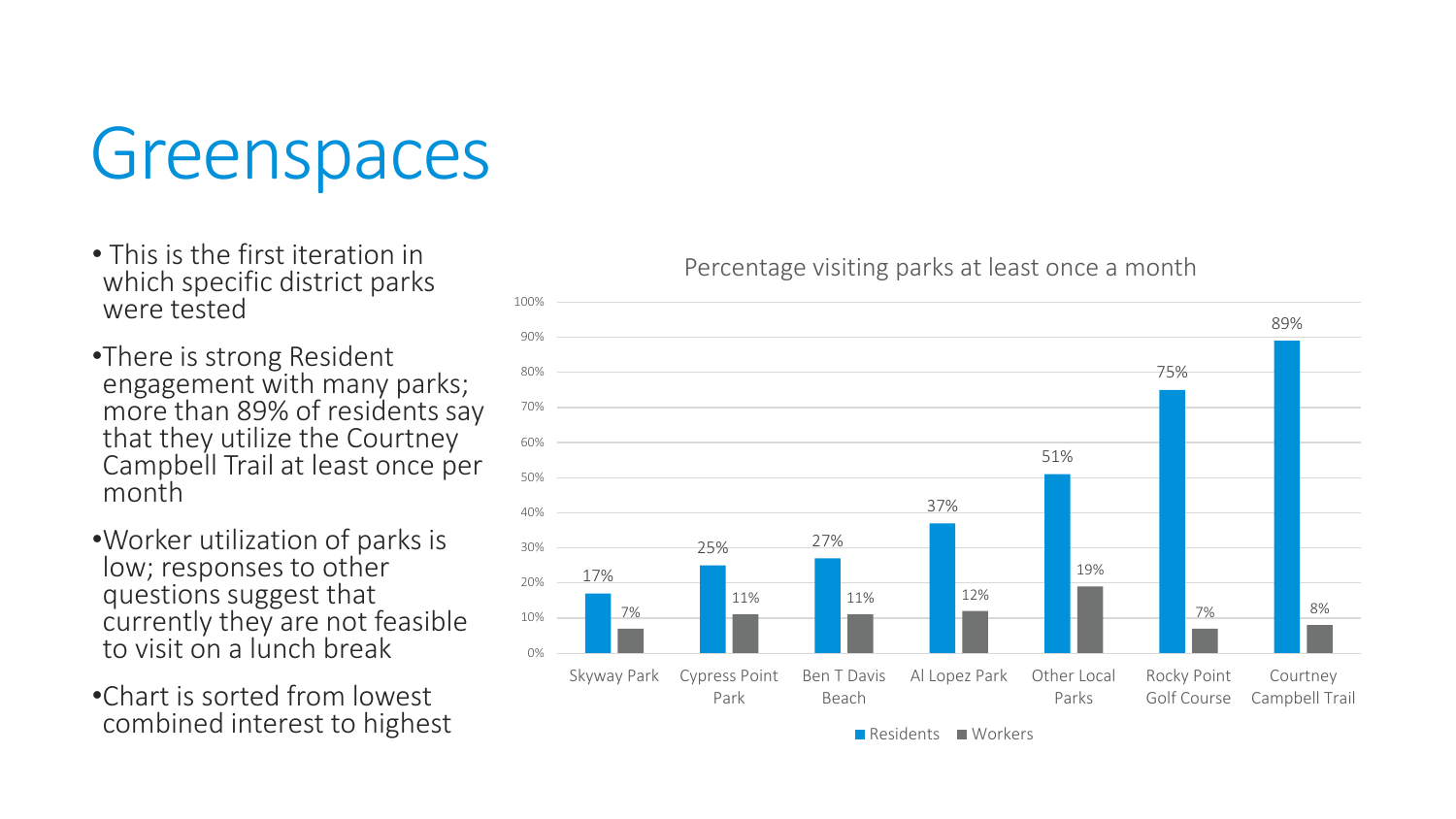## Expectations for Westshore

- This study tests 20 different community characteristics to see residents' and workers' needs
- Greenspaces remain topof-mind for Westshore Residents
- Both groups place high priority on traffic flow and walkability
- For the first time in the study's history, housing affordability is a top five issue for Westshore Residents

|                | <b>Resident Expectation Gaps (Top 5)</b>      |                                                   |                                                 |                | <b>Worker Expectation Gaps (Top 5)</b>        |                                               |                                               |
|----------------|-----------------------------------------------|---------------------------------------------------|-------------------------------------------------|----------------|-----------------------------------------------|-----------------------------------------------|-----------------------------------------------|
|                | 2017                                          | 2019                                              | 2021                                            |                | 2017                                          | 2019                                          | 2021                                          |
| $\mathbf{1}$   | Traffic Flow in and<br>out of the District    | Greenspaces                                       | Greenspaces                                     | $\mathbf{1}$   | Traffic flow in and<br>out of District        | Traffic Flow in and<br>out of District        | Traffic Flow in and<br>out of District        |
| $\overline{2}$ | Pedestrian/Bicycle<br><b>Trails</b>           | Traffic Flow in and<br>Out of the District        | Traffic Flow in and<br>out of the District      | $\overline{2}$ | <b>Traffic circulation</b><br>within District | <b>Traffic Circulation</b><br>within District | <b>Traffic Circulation</b><br>within District |
| 3              | <b>Traffic Circulation</b><br>within District | Pedestrian/Bicycle<br>trails                      | <b>Traffic Circulation</b><br>with the District | 3              | Walkability                                   | Walkability                                   | Strong Sense of<br>personal safety            |
| 4              | Greenspaces                                   | <b>Traffic Circulation</b><br>within the District | Pedestrian/Bicycle<br><b>Trails</b>             | 4              | Greenspaces                                   | Greenspaces                                   | Greenspaces                                   |
| 5              | Walkability                                   | Walkability                                       | Affordable Housing<br><b>Options</b>            | 5              | Strong Sense of<br>personal safety            | Strong Sense of<br>personal safety            | Walkability                                   |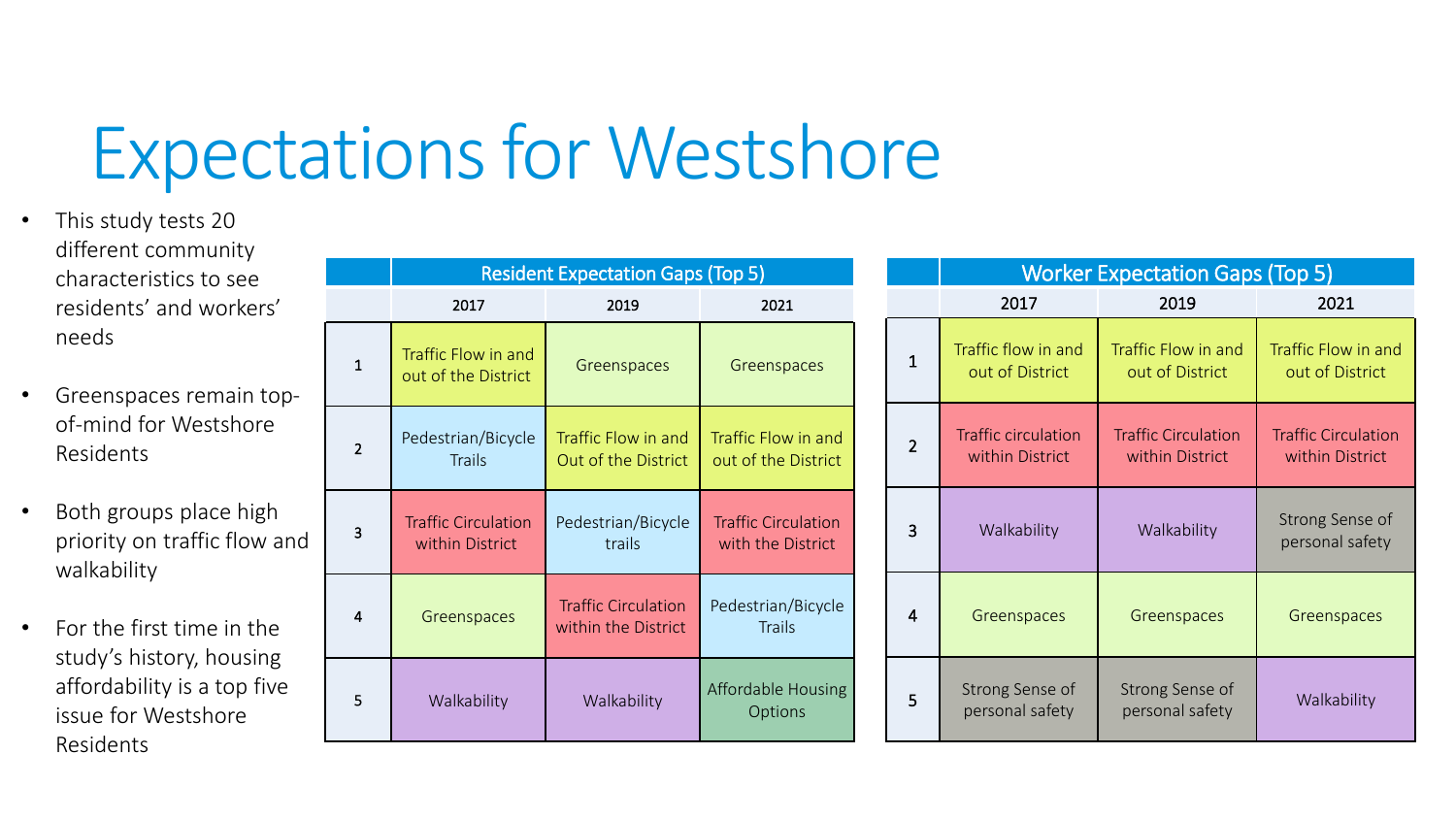# Preparing for Westshore's Future



45% of residents and 30% of workers are interested in better and more EV charging station access



Westshore Residents' grocery needs have been met: residents are half as likely to cite leaving the district for groceries than in 2019



Currently, there is a roughly three-way split between fully on-site work, hybrid work, and fully remote work

80% of Westshore's workers expect to be working remote "in some capacity" in one year's time



Westshore Workers crave more dining options, especially fast options that work with their lunch breaks